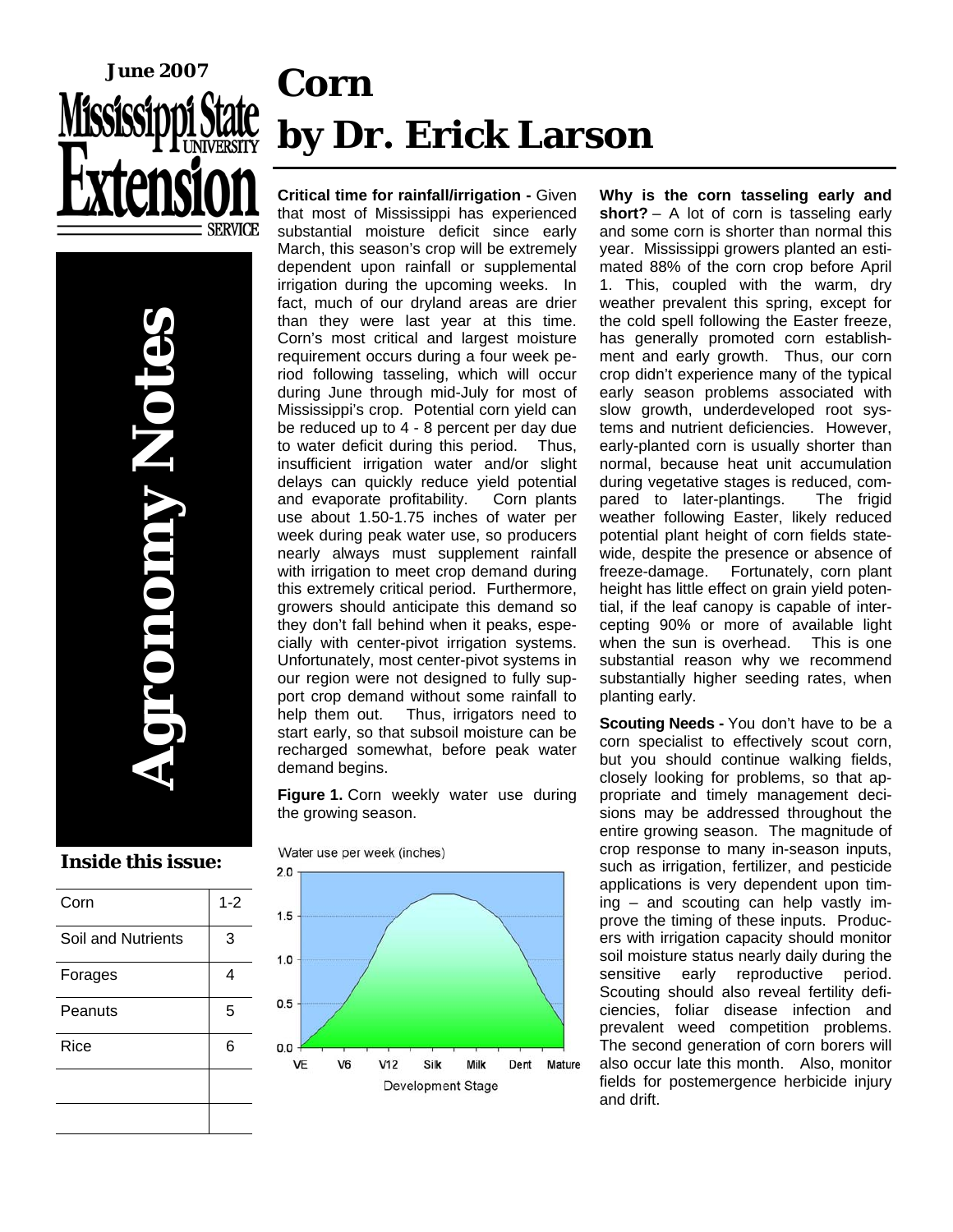# **Corn and Grain Sorghum by Dr. Erick Larson**

**Will irrigation or rainfall hurt corn pollination?** - Corn possesses a vast overabundance of pollen and several traits, which make the pollination process relatively immune to overhead irrigation or rainfall disturbance. Corn produces a huge overabundance of pollen grains (more than 4000 pollen grains per silk). Physical disturbance caused by overhead irrigation occurs over a very short time period in relation to corn pollination capacity. Pollen shed normally lasts 5 to 8 days, during which pollination may occur at any time. Corn plants also have an innate ability to stop pollen shed when the tassel is too wet or dry and trigger pollen shed when conditions are favorable. Additionally, silks are quite sticky, which makes pollen grains hard to wash off after they land on a silk. Thus, the physical disturbance caused by rainfall or overhead irrigation will not reduce corn pollination in a normal field environment.

**Figure 2.** Center-pivot irrigation does not affect corn pollination.



**Grain sorghum irrigation timing** - Grain sorghum is very drought-tolerant. However, it will respond positively to supplemental irrigation during droughty conditions. These characteristics make grain sorghum well suited for limited irrigation. Grain sorghum is most dependent upon moisture around the boot stage. The boot stage is characterized by the head swelling inside the flag leaf sheath, immediately prior to heading. Grain sorghum water use is maximized from rapid vegetative growth stages through the soft dough stage. Water use during this time typically peaks at about 1.5 inches per week. Water use rapidly declines after the soft dough stage. Therefore, a furrowirrigation application just prior to the boot stage, followed by another at bloom (if needed) should provide nearly the entire yield potential of full irrigation. Center-pivot irrigation systems typically require several applications since total water application is limited (compared to furrow irrigation) by runoff potential.

**Figure 3.** Grain sorghum or milo plant at the boot-stage of development.



*Page 2 June 2007 Agronomy Notes*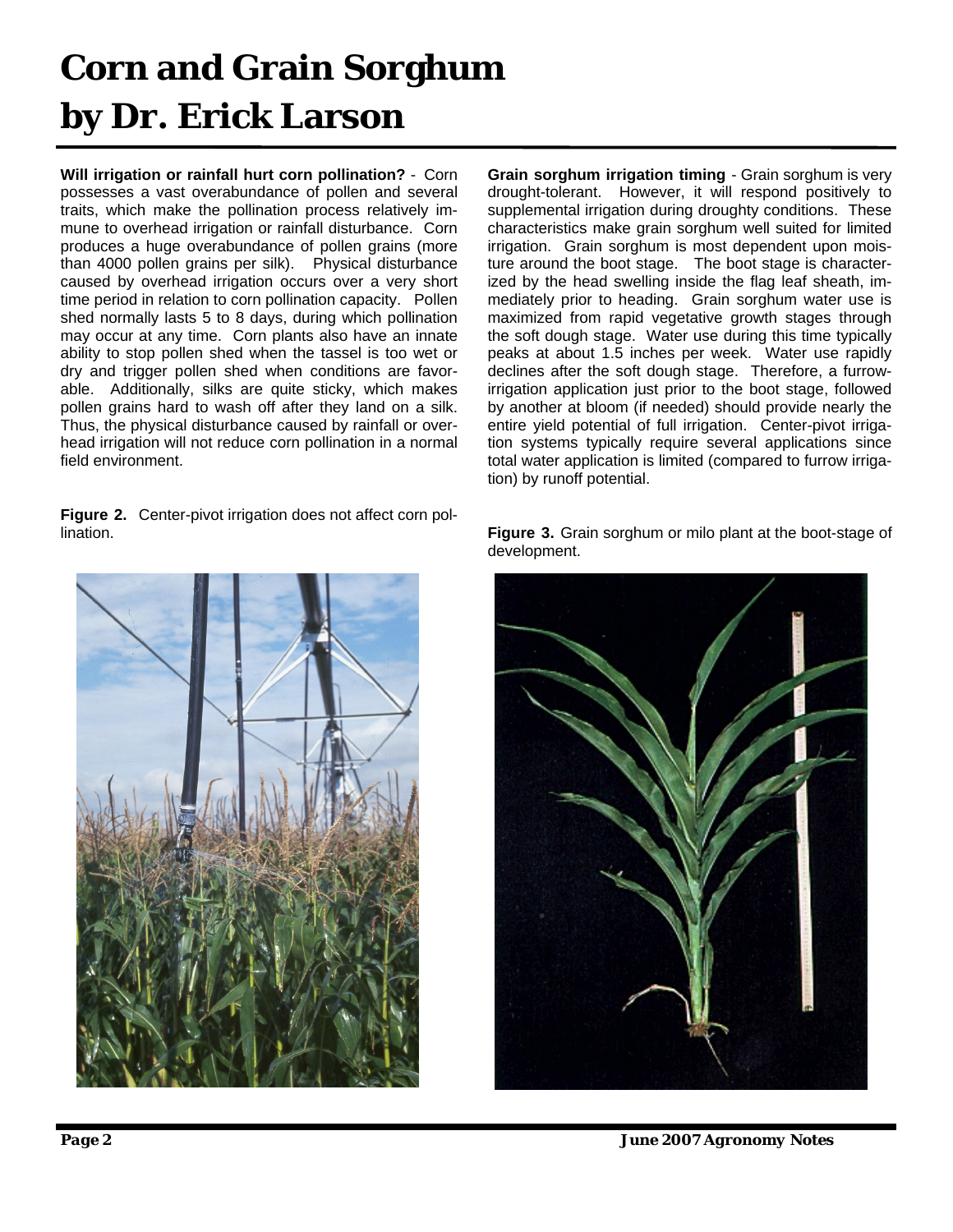# **Nutrient and Soil Management by Dr. Larry Oldham**

Now is the time to be thinking about your lime program because if you have moisture, your crops are growing. Uneven growth within fields may signal soil acidity issues. In many cases, soil acidity visual symptoms are not as dramatic as shown below (4.3 versus 5.3), but show up as poorer performing zones that grow larger over successive years. Plants will be pale and slow growing. Roots will be stubby and concentrated near the surface.



Photos courtesy Erick Larson and Bob Thompson.

Soil sample and tissue sample both good and bad areas to confirm if acidity is really the issue. Soil pH values below 5.8 are suspect from a plant nutrition perspective. Elevated plant manganese concentrations will confirm soil acidity is affecting plant growth and nutrition. The way to truly determine lime needs is the buffer test used for the lime recommendations from the MSU ES Soil Testing Laboratory (if you use this lab).

There are some treatment options available during the growing season for row crops, but it is more economical and practical to plan a post harvest lime program. Liming materials are easier to book and schedule delivery for fall application, and soils are usually dry enough to support spreader equipment and minimize compaction.

Mississippi lime sales were changed to a Relative Neutralizing Value basis by state regulation in 2005. To review, liming materials differ considerably, and these differences influence the ability to neutralize soil acidity. Purity of the liming material and how finely it is ground are the primary factors. How easy it handles is not a factor. Refer to MSU-ES IS 1587 on calculating RNV for liming materials. Note that this revision removed the old A and B designations for Mississippi lime.

Calcite and dolomite must be transported into Mississippi, making these 'hard' rock lime materials a significant investment. Sometimes soil testing after liming indicates there was no effect, either the pH is the same (or maybe lower), or the lime requirement is unchanged or higher. This can be perplexing to someone who just invested over \$70 per acre to raise the pH.

What happens is the complexity of soils. I have said many times that two plus two does not always equal four in soil fertility. The propensity to resist change in pH, termed 'buffer

capacity', is what we attempt to measure in the laboratory to determine lime rates. Workers have found up to tenfold difference within single fields in southern Georgia.

Several things contribute to soil buffer capacity variability, but the chief ones are soil organic matter and clay content. Generally, soils with higher levels of clay are more resistant to change. In the University of Georgia graph below, the buffer capacity of Soil A is five times the buffer capacity of Soil B. Soil B has less organic matter and clay, and has a lower cation exchange capacity (CEC).



**From Kissel and Vendrell, 2006** 

While it is relatively simple to understand that a sandy soil (Soil B above) has less buffer capacity therefore the pH of it can be raised relatively rapidly, it is not so easy to grasp buffer capacity variability within single fields containing one series. Remember that buffer capacity is related to CEC, which is in turn is related to clay mineralogy and organic matter. These properties within soils, especially those managed in production agriculture, can vary within centimeters. This underscores the importance of properly soil sampling to obtain samples that truly represent the situation, and no more than 15 or 20 acres.

Another consideration in testing soils for pH and lime requirement is the time of year the soil is sampled. Soils sampled in the fall, particularly after a dry summer, often have pH's lower by 0.1 to 0.3 units as compared to a spring test. There are several reasons for this depression including persistence of unused fertilizer salts in the upper six inches due to lack of plant use or less downward movement due to low rainfall. This seasonality is one rationale for consistently soil testing the same time each year. So if you test for diagnostic purposes as suggested above, but usually test in the winter or spring, return to that schedule for continuity.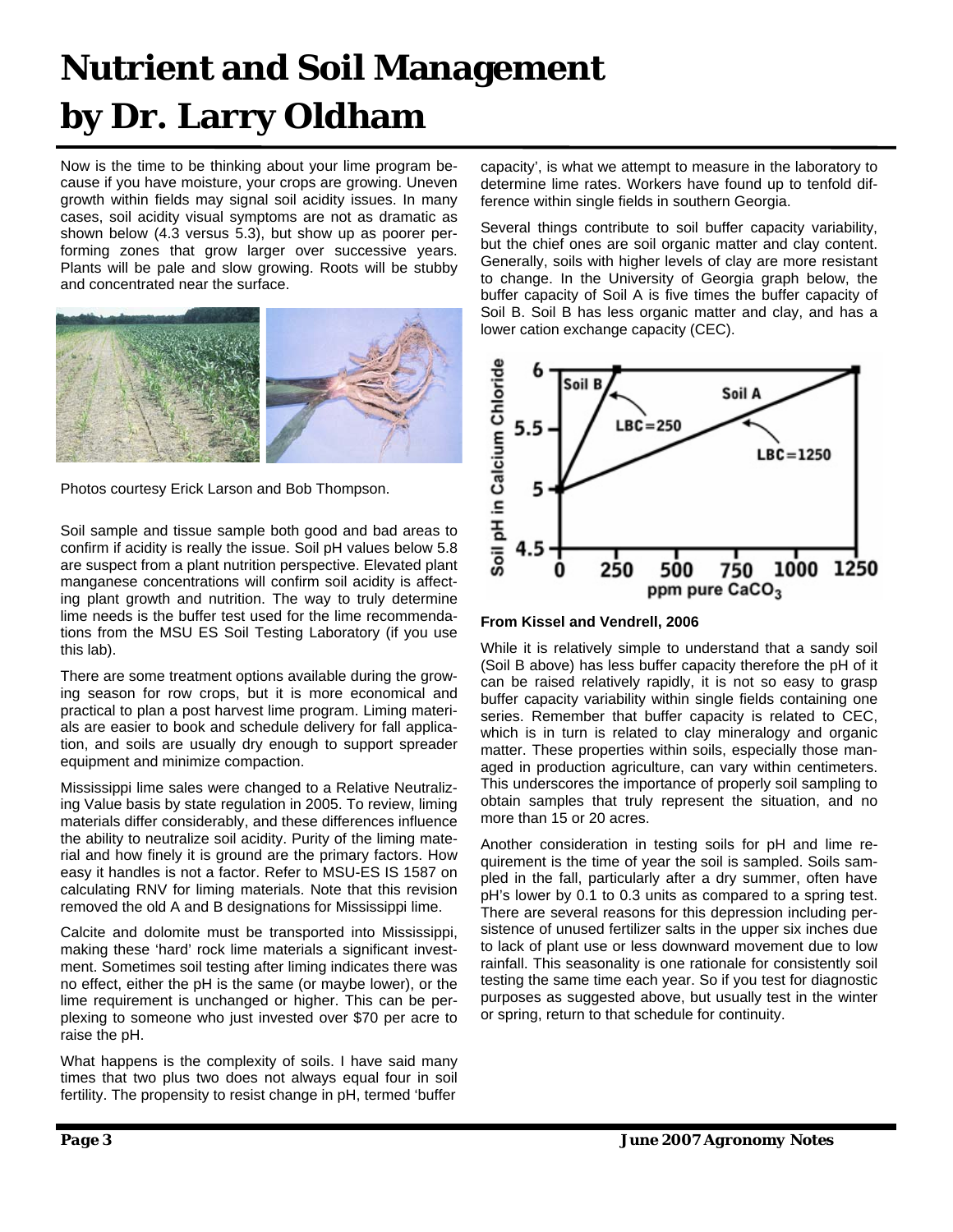### **Forages by Dr. David Lang**

### **Water Use During Drought**

It looks the drought most of you experienced last year and into the spring of 2007 may continue during the summer of 2007. There are fast growing summer annuals that make the most of limited water. These include sorghumsudangrass and pearl millet. Both of these can be planted in June and July if needed for emergency summer forage though their yield potential is less the later they are planted. Browntop millet will not produce great quantities of forage and it will be much lower in forage quality than either pearl millet or sudangrass, but will make a nice a dove field in September. Though they are best planted into a prepared seedbed, success can be achieved with limited disking or even sod-seeded. A burn down herbicide will be needed if sod-seeding either sudangrass or pearl millet. Bermudagrass is very tolerant of a single application of either paraquat or glyphosate at 1 pt/acre but other perennial grasses such as bahiagrass will be damaged. Dallisgrass will be killed so use an herbicide only if you are willing to remove dallisgrass from your pasture. Bermudagrass will recover the following year but it may come back slowly after being over-seeded with a summer annual.

Sorghum and sudangrass are the same genus and species but sudangrass has been selected to be suitable for grazing and hay rather than for grain as is sorghum. Research at the Prairie Research Unit at Mississippi State University has showed that sudangrass can provide excellent quality summer forage. Animal gains of 1.5 to 1.8 lbs per day were achieved in 2005. Varieties with the brown mid-rib (BMR) gene are more digestible and will provide greater animal gains. The BMR gene lowers the lignin level and improves digestibility. Yield is similar to non-BMR varieties and newer varieties have been selected for reduced lodging. Planting rate for sudangrass

is 25-35 lbs per acre. Use 50-60 lbs of nitrogen (N) per acre but don't over apply N not only because it's expensive but also because of potential nitrate-nitrite toxicity. Nitrate accumulates in the stems and is converted to protein in the leaves, but this process is slowed down during dry weather and can accumulate to toxic levels during a drought. Young animals, calves and particularly growing fetuses can be killed. It's the same as 'Blue-baby" syndrome that human infants can be exposed to if they are fed greens such as spinach. Another potential problem with sudangrass during a drought is prussic acid or cyanide poisoning. This is also a problem following frost in the fall so use extreme caution with late season grazing or if the drought continues this summer as prussic acid can kill even a mature animal.

Pearl millet and browntop millet are two separate species that are not related to each other. Planting rate for pearl millet is 15-25 lbs per acre and for browntop millet 20-25 lbs per acre. Use the higher seeding rate if seed are broadcast. An advantage of millets over sudangrass is that they don't accumulate prussic acid. They can however, accumulate nitrate during drought as can all nitrogen fertilized plants. Nitrate remains in the hay, but prussic acid does not remain as it is released during drying.

See Warm Season Summer Annuals [http://msucares.com/](http://msucares.com/pubs/infosheets/is1616.html) [pubs/infosheets/is1616.htm](http://msucares.com/pubs/infosheets/is1616.html)l for additional information.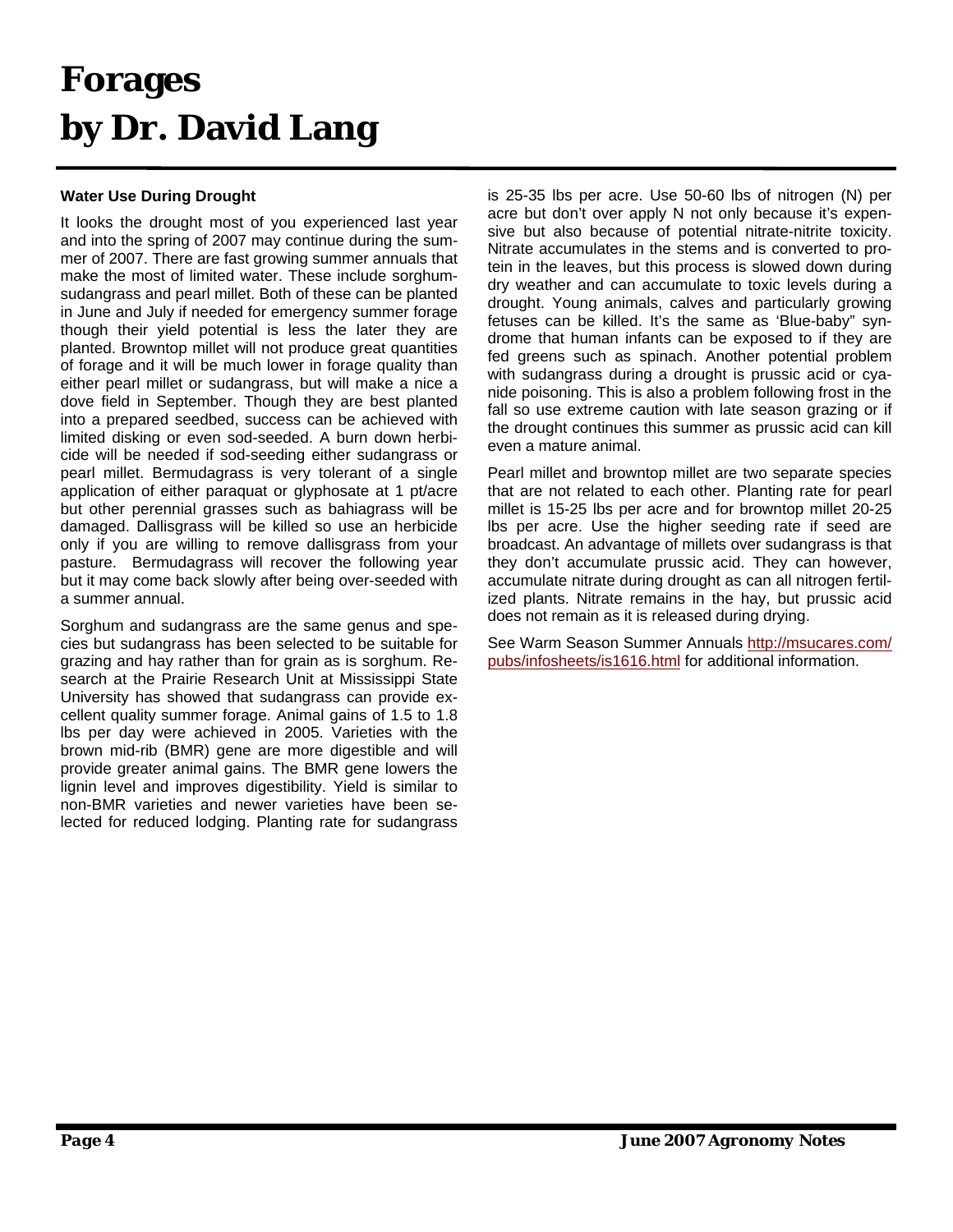# **Peanuts by Mike Howell**

**Crop Situation -** As of May 30, peanuts are 90-95% planted and off to a good start, and I would anticipate that the remaining acres will be planted in the next few days. Other peanut producing areas in the southeast are considerably behind this pace due to extremely dry conditions during the months of April and May. Current estimates Georgia indicate that as much as 50% of their crop has still not been planted.

**Weed Control -** Cracking sprays for weed control are well underway for most of the earlier peanuts. Keep in mind that the first 6 weeks are critical to prevent yield loss due to weed competition. Stay on top of weed control and avoid salvage treatments. Yes we can clean up large weed problems in peanuts rather easily, but we really want to avoid that situation.

**Disease Control -** As we near the point when our early peanuts are reaching 45 days old, we need to get prepared for timely fungicide applications. I encourage growers to utilize the Georgia disease risk index as an aid in determining fungicide timings. Data using the disease risk index suggest that profits can be increased by reducing the number of fungicide applications compared to the full season approach (see chart). This index takes into account previous cropping history, planting date, variety, and disease history to determine risk on a field, and allows growers flexibility in managing disease problems. It does not take into account weather conditions. As conditions become more or less favorable for disease development, additional adjustments may need to be made.